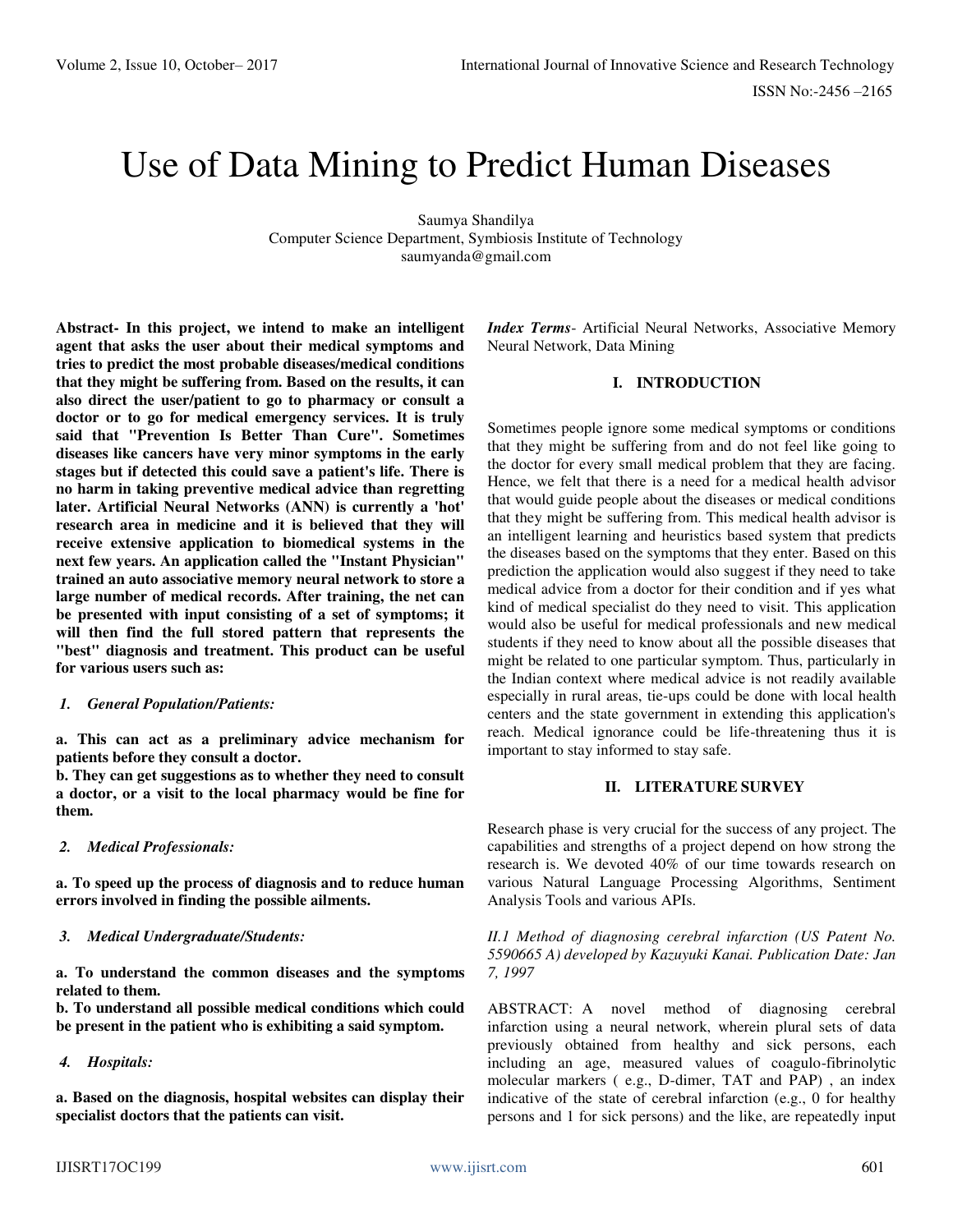into a neural network to let it learn the correlation of these characteristics and, thereafter, a set of data of a person to be diagnosed, including his age, measured values of the coagulofibrinolytic molecular markers and the like, are input in the neural network to obtain an index indicative of his state of cerebral infarction as a degree of dangerousness of cerebral infarction. This method is significantly higher inaccuracy as compared with the prior art methods using the same data.

#### *II.2 Artificial Neural Networks in Medical Diagnosis.*

ABSTRACT: An extensive amount of information is currently available to clinical specialists, ranging from details of clinical symptoms to various types of biochemical data and outputs of imaging devices. Each type of data provides information that must be evaluated and assigned to a particular pathology during the diagnostic process. To streamline the diagnostic process in daily routine and avoid misdiagnosis, artificial intelligence methods (especially computer aided diagnosis and artificial neural networks) can be employed. These adaptive learning algorithms can handle diverse types of medical data and integrate them into categorized outputs. In this paper, we briefly review and discuss the philosophy, capabilities, and limitations of artificial neural networks in medical diagnosis.

#### **III. RESEARCH ELABORATION**

We have a unique approach to the classification algorithm for this project, i.e. we have developed our own classification algorithm for the dataset. This is because no standard algorithm such as Random Forests or Bayesian networks could be employed in this use case. Also, we intended to question the user dynamically, hence to find the order of questions was difficult using the standard algorithms.

To classify the diseases based on the symptoms, we thought of implementing a rule-based algorithm, which is the basis of AI. The algorithm which we initially thought of implementing was Apriori Algorithm, which talks about generating the most frequent itemset from a set of transactions and gives the support count of the items occurring in a said order. In essence, Apriori algorithm talks about rule based mining. Upon implementing the same on the dataset, we couldn't get accuracy more than 70%. Hence, we discarded the approach.

Next, we thought of Longest Common Subsequence (LCS) approach to understand the patterns of the dataset and generate the dynamic questions according the most frequent longest subsequence. This approach was significantly better than Apriori Algorithm as it was giving an accuracy of 85%. Upon testing with unknown data we found that this approach couldn't yield the required results.

We then thought of performing a frequency analysis of the entire data to understand the sparsity of the data and subsequently to generate the dynamic nature of questions based on the clusters and outliers of the data. The frequency analysis was done using a MultiValueMap, a class in the org.apache.commons.collections *II.3 A Data Mining Approach for prediction of heart disease using neural networks* 

ABSTRACT: Heart disease diagnosis is a complex task which requires much experience and knowledge.Traditional way of predicting heart disease is doctor's examination or number of medical tests such as ECG, Stress Test, and Heart MRI etc. Nowadays, health care industry contains huge amount of heath care data, which contains hidden information. This hidden information is useful for making effective decisions. Computer based information along with advanced Data mining techniques are used for appropriate results. Neural network is widely used tool for predicting heart disease and other diseases in human beings. In this research paper, a Heart Disease Prediction system(HDPS) is developed using Neural network. The HDPS system predicts the likelihood of patient getting a Heart disease. For prediction, the system uses sex, blood pressure, cholesterol like 13 medical parameters. Here two more parameters are added i.e. obesity and smoking for better accuracy. From the results, it has been seen that neural network predict heart disease accurately.

library. The MultiValueMap map stores the data set in the format such that one key can have multiple values mapped to it. In this map the key is the frequency of the symptom and value array stores all the symptoms which have the frequency same as the key. Hence, we can say that the MultiValueMap does the clustering of the dataset upon feeding the entire dataset into it. The keyset of the MultiValueMap was sorted and used as the input of the Binary Search Tree (BST) which was made to understand the nature of the frequency distribution.

Every node of the BST has the structure as follows:

- 1. Frequency of the node : integer value
- 2. Symptom list associated with said frequency: ArrayList <String> data type

A mirroring operation is performed on the BST data structure to exchange the left and right subtrees of each node. This is done to ensure that that the most frequent symptoms fall in the left subtree of the root node, hence making the traversal of the BST simple. We are implementing an inorder traversal for the entire BST to get the symptoms in decreasing order of frequency with every traversal. At every traversal, we get the symptoms associated with the node which is then used by the dynamic questioning interface to intelligently ask questions to the user. Hence, our classification algorithm builds a decision tree from the dataset and intelligently asks relevant questions based the user interactions with the system. The output of the algorithm is all the possible set of diseases associated with the set of symptoms selected by the user on runtime.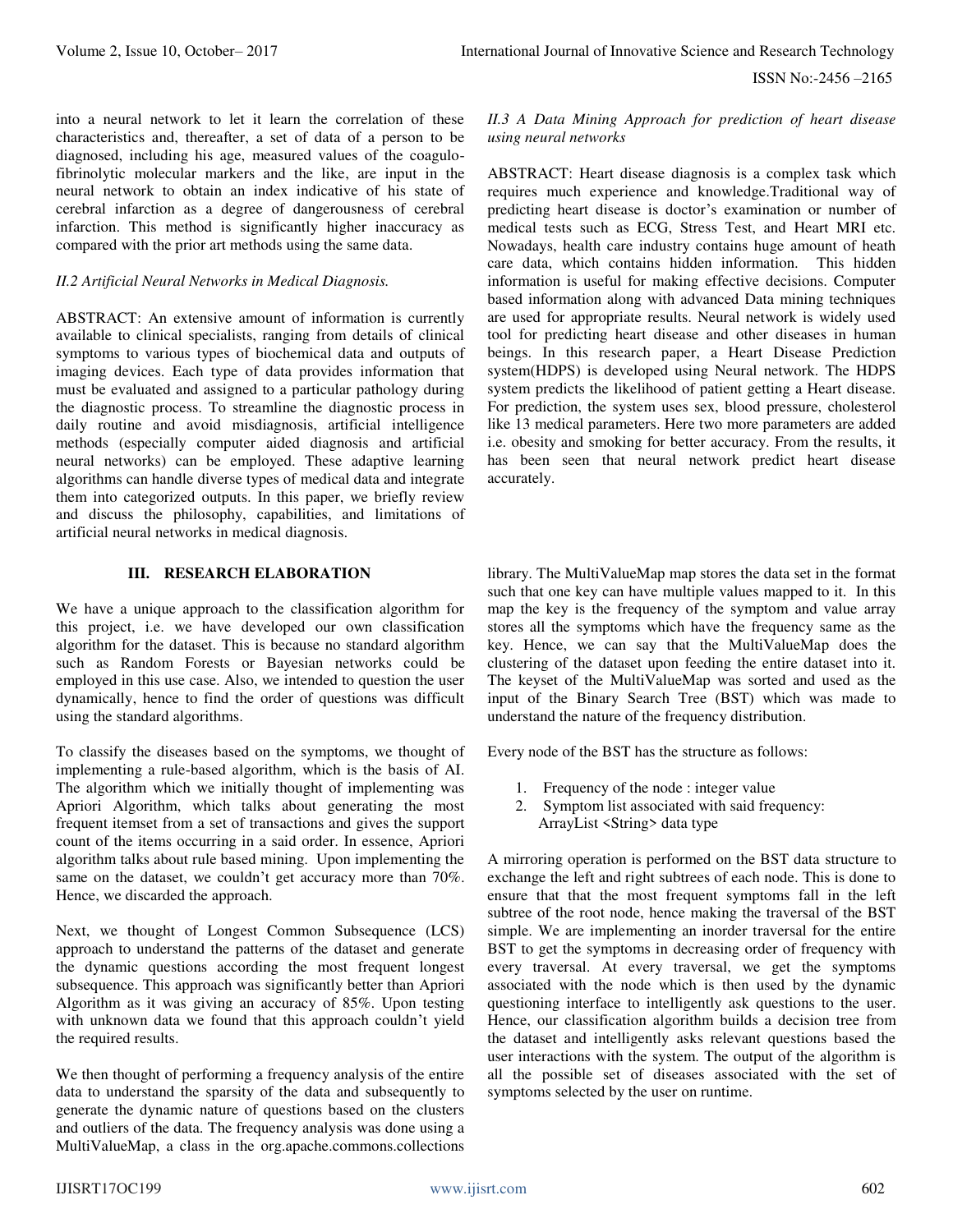

Fig.1: Example of a Decision Tree

| Common symptom 2 (nausea) present? |    |
|------------------------------------|----|
| Yes                                | No |
|                                    |    |

FIG 8.16: Construction of decision tree 2

Find entropy based on one single attribute yes/no.  $\bullet$ 

 $Entropy(Common Symbol) = Entropy(5,9)$ 

 $=$ Entropy $(0.36, 0.64)$ 

 $= -(0.36 \log 2 0.36) - (0.64 \log 2 0.64)$ 

 $=0.94$ 

Fig.2: Entropy Calculation for Decision Tree

# **IV. RESULTS AND FINDINGS**

```
A. Sample Code def body_systems_description(url)
i=0system_parts={}
doc = Nokogiri::HTML(open(url)) do |config|
 config.noblanks
end
arr_extensions=[]
doc.xpath('//div[@class="tp_rdbox_bborder_c"]/ul/li/a/text()').each do |x|
 i \neq 1count = 0x.xpath('//div[@class="tp_rdbox_bborder_c"]/ul/li/a/@href').each do |y|
  count += 1if count.eql?i
   system_parts[x.to_s]=y.content.to_s[1..-1]
   arr_extensions<<y.content.to_s[1..-1]
  end
 end
end
i=0keys = system_parts.keys
arr_extensions.each do |url_ext
 temp\_url = url + # + url\_extputs temp_url
 individual_doc = Nokogiri: HTML(open(temp_url)) do |config|
  config.noblanks
 end
 disease_arr=[]
 puts url_ext[0..-3]
 individual_doc.xpath("//div[@id=\"#{url_ext[0 ..-3]}\"]/div[@class=\"tp_rdbox_bborder\"]/div
                 [@class=\"tp_rdbox_bborder_c\"]/div/ul/li/a/text()").each do |x|
  disease_arr<<x.content.to_s
 end
       system_parts[keys[i]]=disease_arr
       i + = 1end
      puts system_parts.inspect
      system_parts
```
end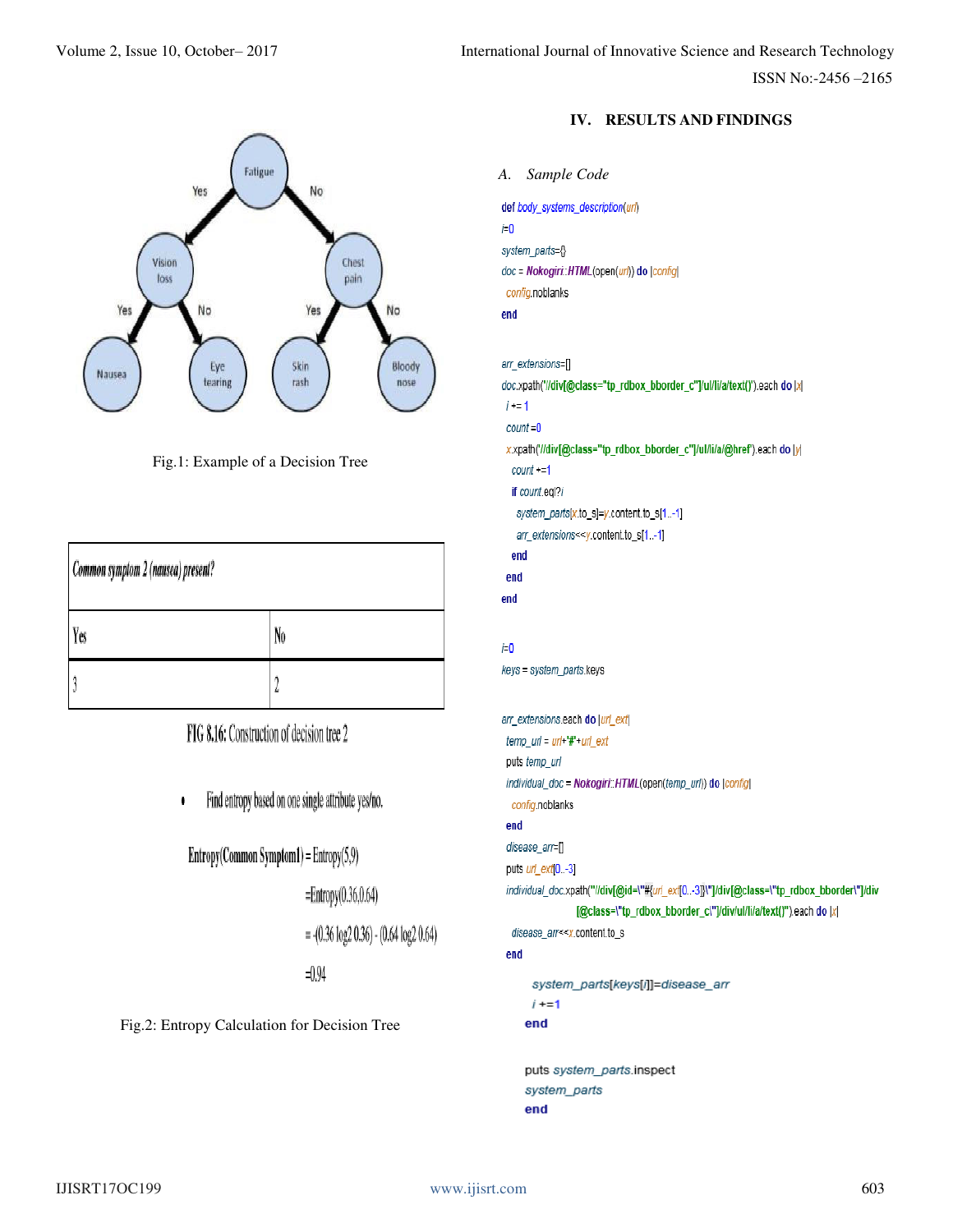This sample code uses the gem "Nokogiri" for the purpose of fetching the structure of a said webpage, which is passed as a parameter to the function body\_systems\_descriptions(url). The url is then parsed using the gem and the required element of the HTML page is selected using the xpath. Tree structure of the HTML node required is passed to the xpath and the processing of data is done to populate the dataset.

*B. Screenshots and Outputs* 

- 431, [vomiting]
- 359, [nausea]
- 312, [fever]
- 260, [fatique]
- 255, [headache]
- 193, [diarrhea]
- 183, [confusion]

Fig.3: Symptoms and Their Frequencies

Aarskog syndrome; Belly button that sticks out"; "Bulge in the groin or scrotum"; "Delayed sexual maturity"; "Delaye Aase syndrome;"Absent or small knuckles";"Cleft palate";"Decreased skin creases at finger joints";"Deformed ears Abdominal aortic aneurysm;"Pain in the abdomen or back. The pain may be severe

Abdominal pain - children under age 12;"Constipation";"Gas";"Food allergy or intolerance";"Heartburn or acid ref ABO incompatibility;"Back pain";"Blood in urine";"Chills";"Feeling of"impending doom"";"Fever";"Yellow skin and

# Fig.4: Raw Data from Data Crawler

|            | Aarskog syndrome                       | 258 | 595 |
|------------|----------------------------------------|-----|-----|
|            | Aase syndrome                          | 98  | 258 |
|            | Abdominal aortic aneurysm              |     | ĵ   |
| $\sqrt{1}$ | Abdominal pain - children under age 12 | 17  | 38  |
|            | ABO incompatibility                    |     | 14  |

Fig.5: Diseases and Their Associated Symptoms

| out - TinyDocs (run) #2                                                                  |  |
|------------------------------------------------------------------------------------------|--|
| Task completed: Creation of Multi-Map                                                    |  |
| Total time: 6278 ms                                                                      |  |
|                                                                                          |  |
| Task completed: Writing mappings                                                         |  |
| Total time: 203 ms                                                                       |  |
|                                                                                          |  |
| Task completed: DataSet Creator Execution                                                |  |
| Total time: 8805 ms                                                                      |  |
|                                                                                          |  |
| end of DataSet_Creator                                                                   |  |
|                                                                                          |  |
| Welcome to Tiny Docs!                                                                    |  |
| ----------------------------------                                                       |  |
| Do you have vomiting                                                                     |  |
| yes                                                                                      |  |
| -----------------------------------                                                      |  |
| Do you have nausea                                                                       |  |
| yes                                                                                      |  |
| ----------------------------------                                                       |  |
| Do you have fever                                                                        |  |
| nō                                                                                       |  |
| -----------------------------------                                                      |  |
| Do you have fatigue                                                                      |  |
| yes                                                                                      |  |
| -----------------------------------                                                      |  |
| Do you have headache                                                                     |  |
| yes                                                                                      |  |
|                                                                                          |  |
| Do you have diarrhea                                                                     |  |
| yes                                                                                      |  |
|                                                                                          |  |
| Getting the diseases:<br>List:1, 2, 4, 5, 6                                              |  |
| Line numbers: [537, 928, 1057, 1460]                                                     |  |
| Diseasees: [Drug-induced hepatitis, Kidney stones, Methemoglobinemia, Shellac poisoning] |  |
|                                                                                          |  |

# Fig.6: CLI Application



# Fig.7: GUI Application